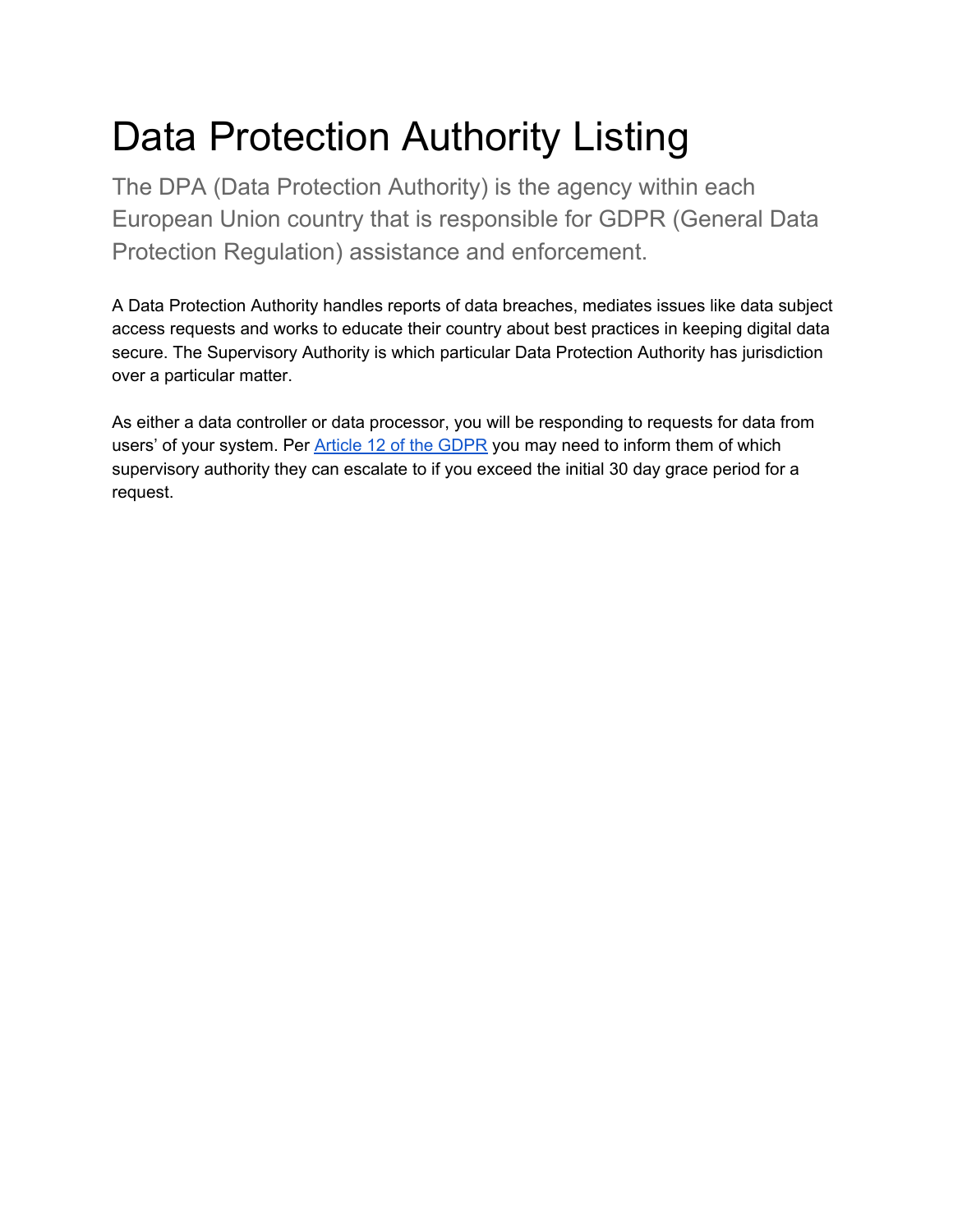**[Austria](#page-3-0)** 

**[Belgium](#page-3-1)** 

**[Bulgaria](#page-3-2)** 

**[Croatia](#page-3-3)** 

**[Cyprus](#page-4-0)** 

**Czech [Republic](#page-4-1)** 

**[Denmark](#page-4-2)** 

**[Estonia](#page-4-3)** 

**[Finland](#page-5-0)** 

**[France](#page-5-1)** 

**[Germany](#page-5-2)** 

**[Greece](#page-6-0)** 

**[Hungary](#page-6-1)** 

**[Ireland](#page-6-2)** 

**[Italy](#page-6-3)** 

**[Latvia](#page-7-0)** 

**[Lithuania](#page-7-1)** 

**[Luxembourg](#page-7-2)** 

**[Malta](#page-7-3)** 

**[Netherlands](#page-8-0)** 

[Poland](#page-8-1)

**[Portugal](#page-8-2)** 

[Romania](#page-8-3)

**[Slovakia](#page-9-0)** 

**[Slovenia](#page-9-1)** 

**[Spain](#page-9-2)** 

**[Sweden](#page-10-0)** 

United [Kingdom](#page-10-1)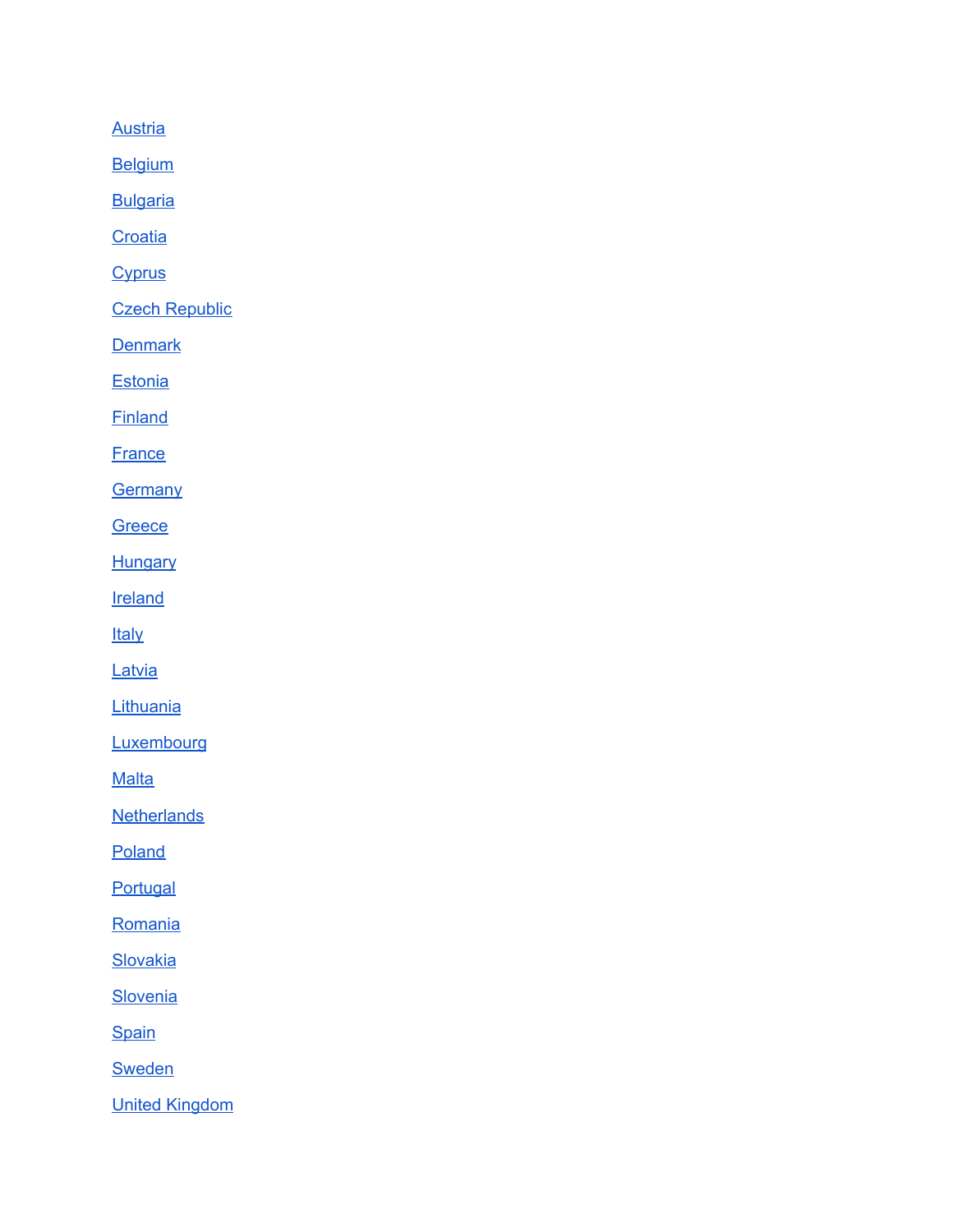#### [EUROPEAN](#page-10-2) FREE TRADE AREA (EFTA)

**[Iceland](#page-10-3)** 

**[Liechtenstein](#page-10-4)** 

**[Norway](#page-11-0)** 

**[Switzerland](#page-11-1)**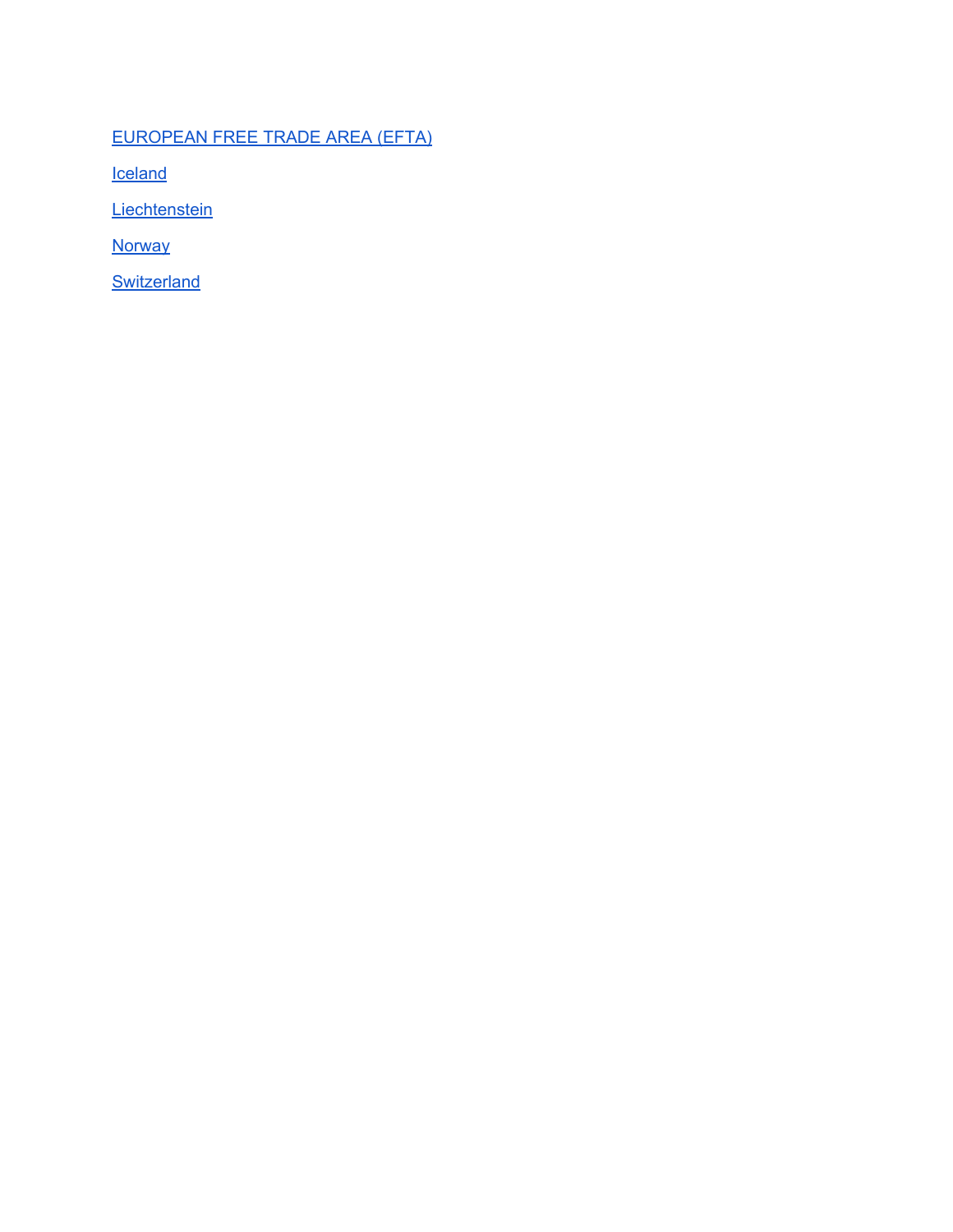## <span id="page-3-0"></span>**Austria**

Österreichische Datenschutzbehörde Hohenstaufengasse 3 1010 Wien Tel. +43 1 531 15 202525 Fax +43 1 531 15 202690 dsb@dsb.gv.at <http://www.dsb.gv.at/>

# <span id="page-3-1"></span>**Belgium**

Commission de la protection de la vie privée

Commissie voor de bescherming van de persoonlijke levenssfeer Rue de la Presse 35 / Drukpersstraat 35 1000 Bruxelles / 1000 Brussel Tel. +32 2 274 48 00 Fax +32 2 274 48 35 commission@privacycommission.be <http://www.privacycommission.be/>

# <span id="page-3-2"></span>**Bulgaria**

Commission for Personal Data Protection 2, Prof. Tsvetan Lazarov blvd. Sofia 1592 Tel. +359 2 915 3580 Fax +359 2 915 3525 kzld@cpdp.bg <http://www.cpdp.bg/>

# <span id="page-3-3"></span>**Croatia**

Croatian Personal Data Protection Agency Martićeva 14 10000 Zagreb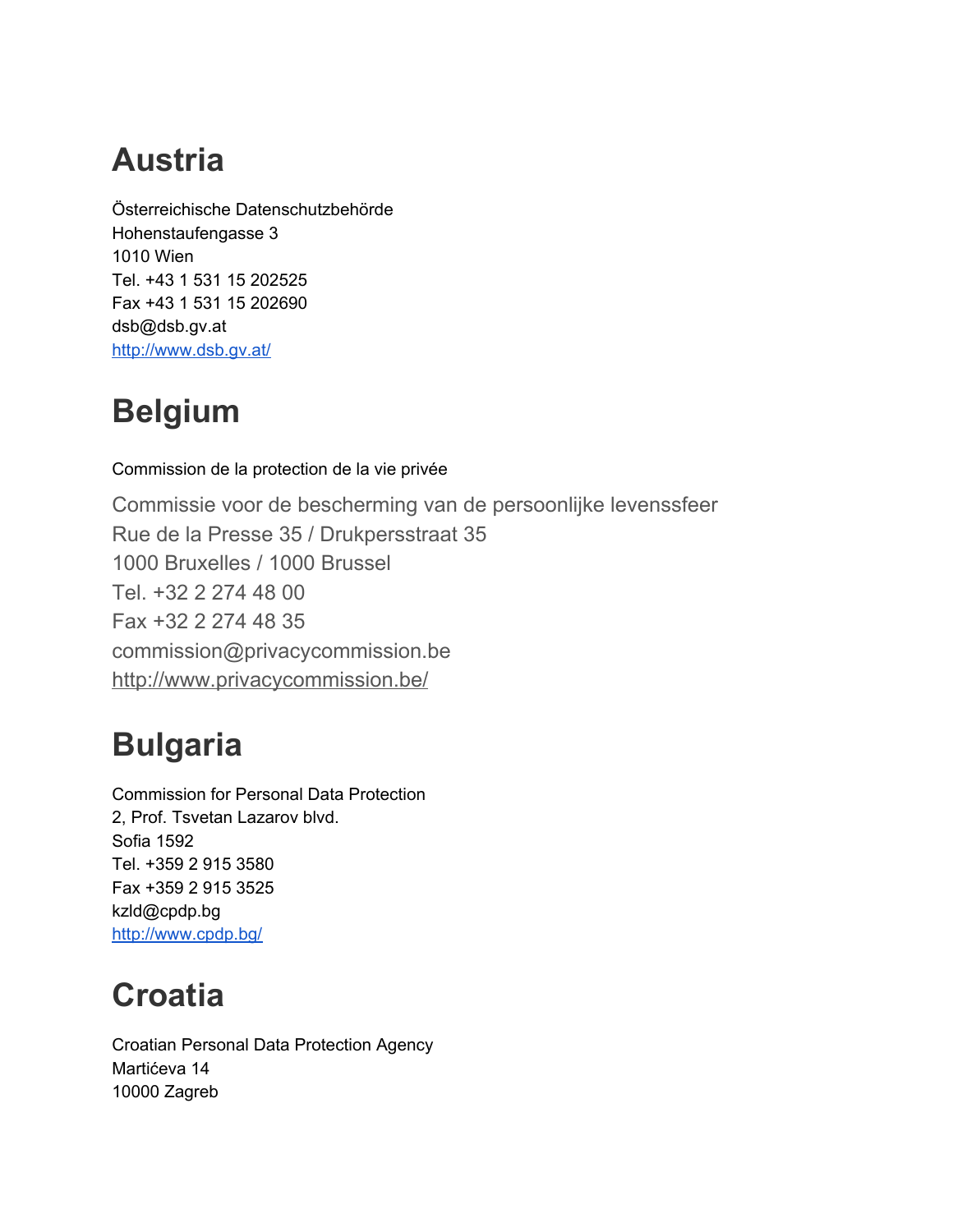Tel. +385 1 4609 000 Fax +385 1 4609 099 azop@azop.hr or info@azop.hr <http://www.azop.hr/>

# <span id="page-4-0"></span>**Cyprus**

Commissioner for Personal Data Protection 1 Iasonos Street, 1082 Nicosia P.O. Box 23378, CY-1682 Nicosia Tel. +357 22 818 456 Fax +357 22 304 565 commissioner@dataprotection.gov.cy <http://www.dataprotection.gov.cy/>

## <span id="page-4-1"></span>**Czech Republic**

The Office for Personal Data Protection Urad pro ochranu osobnich udaju Pplk. Sochora 27 170 00 Prague 7 Tel. +420 234 665 111 Fax +420 234 665 444 posta@uoou.cz <http://www.uoou.cz/>

### <span id="page-4-2"></span>**Denmark**

Datatilsynet Borgergade 28, 5 1300 Copenhagen K Tel. +45 33 1932 00 Fax +45 33 19 32 18 dt@datatilsynet.dk <http://www.datatilsynet.dk/>

# <span id="page-4-3"></span>**Estonia**

Estonian Data Protection Inspectorate (Andmekaitse Inspektsioon)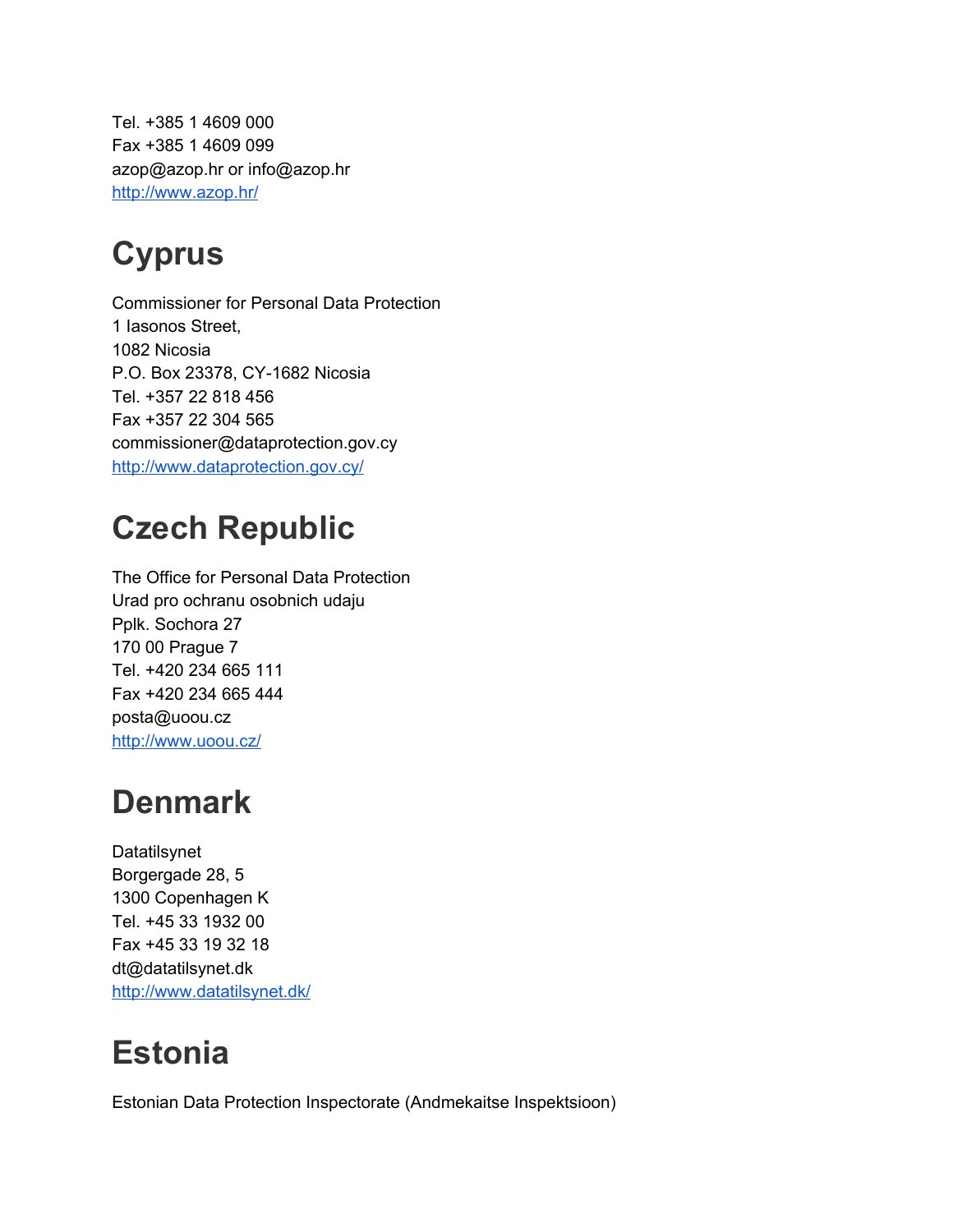Väike-Ameerika 19 10129 Tallinn Tel. +372 6274 135 Fax +372 6274 137 info@aki.ee <http://www.aki.ee/en>

#### <span id="page-5-0"></span>**Finland**

Office of the Data Protection Ombudsman P.O. Box 315 FIN-00181 Helsinki Tel. +358 10 3666 700 Fax +358 10 3666 735 tietosuoja@om.fi <http://www.tietosuoja.fi/en/>

#### <span id="page-5-1"></span>**France**

Commission Nationale de l'Informatique et des Libertés – CNIL 8 rue Vivienne, CS 30223 F-75002 Paris, Cedex 02 Tel. +33 1 53 73 22 22 Fax +33 1 53 73 22 00 <http://www.cnil.fr/>

# <span id="page-5-2"></span>**Germany**

Die Bundesbeauftragte für den Datenschutz und die Informationsfreiheit Husarenstraße 30 53117 Bonn Tel. +49 228 997799 0; +49 228 81995 0 Fax +49 228 997799 550; +49 228 81995 550 poststelle@bfdi.bund.de <http://www.bfdi.bund.de/> Germany splits complaints amoung a number of different agencies, to sort out which one applies, use: [https://www.bfdi.bund.de/bfdi\\_wiki/index.php/Aufsichtsbeh%C3%B6rden\\_und\\_Landesdatensch](https://www.bfdi.bund.de/bfdi_wiki/index.php/Aufsichtsbeh%C3%B6rden_und_Landesdatenschutzbeauftragte) [utzbeauftragte](https://www.bfdi.bund.de/bfdi_wiki/index.php/Aufsichtsbeh%C3%B6rden_und_Landesdatenschutzbeauftragte)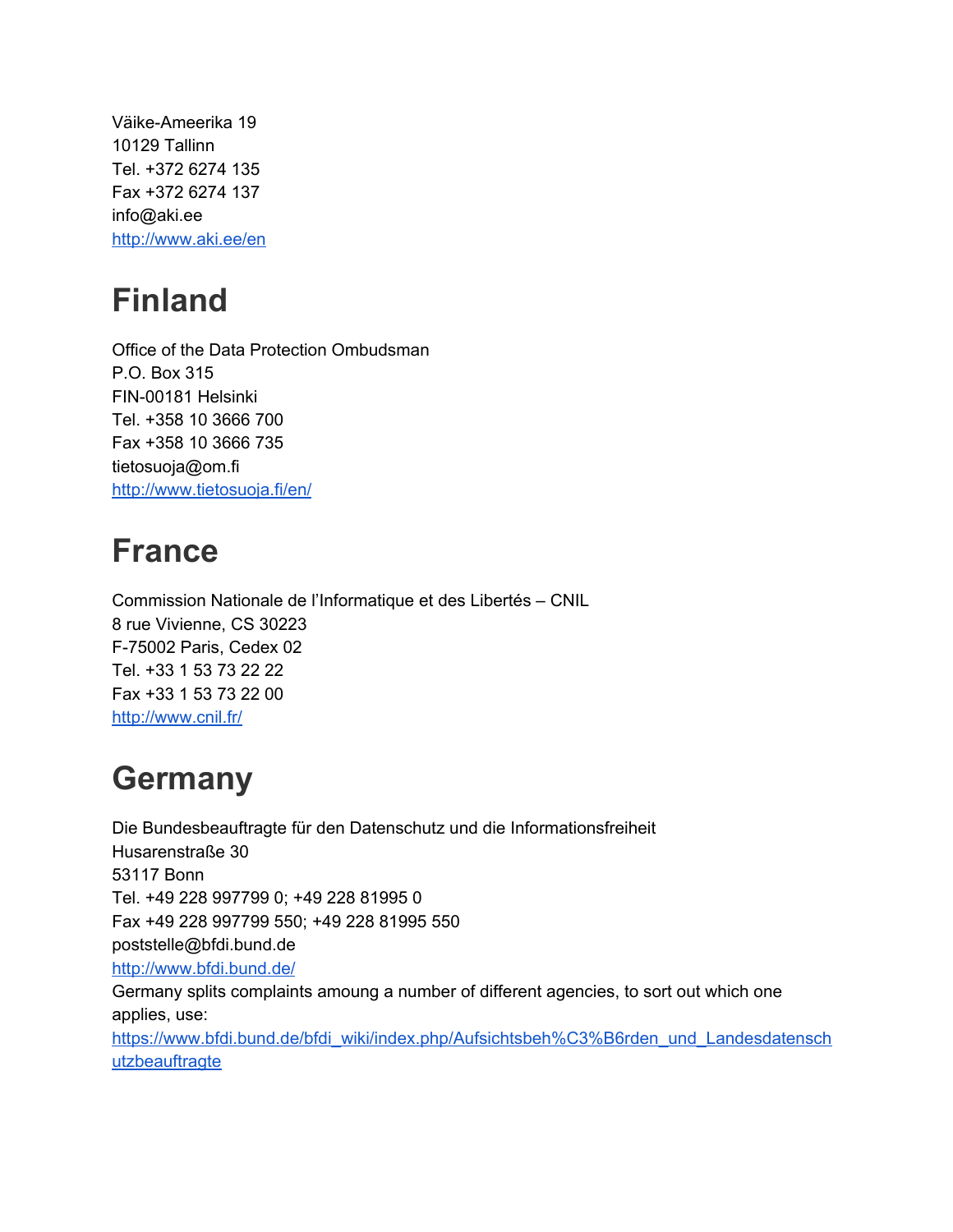#### <span id="page-6-0"></span>**Greece**

Hellenic Data Protection Authority Kifisias Av. 1-3, PC 11523 Ampelokipi Athens Tel. +30 210 6475 600 Fax +30 210 6475 628 contact@dpa.gr <http://www.dpa.gr/>

### <span id="page-6-1"></span>**Hungary**

National Authority for Data Protection and Freedom of Information Szilágyi Erzsébet fasor 22/C H-1125 Budapest Tel. +36 1 3911 400 peterfalvi.attila@naih.hu <http://www.naih.hu/>

#### <span id="page-6-2"></span>**Ireland**

Data Protection Commissioner Canal House Station Road **Portarlington** Co. Laois Lo-Call: 1890 25 22 31 Tel. +353 57 868 4800 Fax +353 57 868 4757 info@dataprotection.ie <http://www.dataprotection.ie/>

# <span id="page-6-3"></span>**Italy**

Garante per la protezione dei dati personali Piazza di Monte Citorio, 121 00186 Roma Tel. +39 06 69677 1 Fax +39 06 69677 785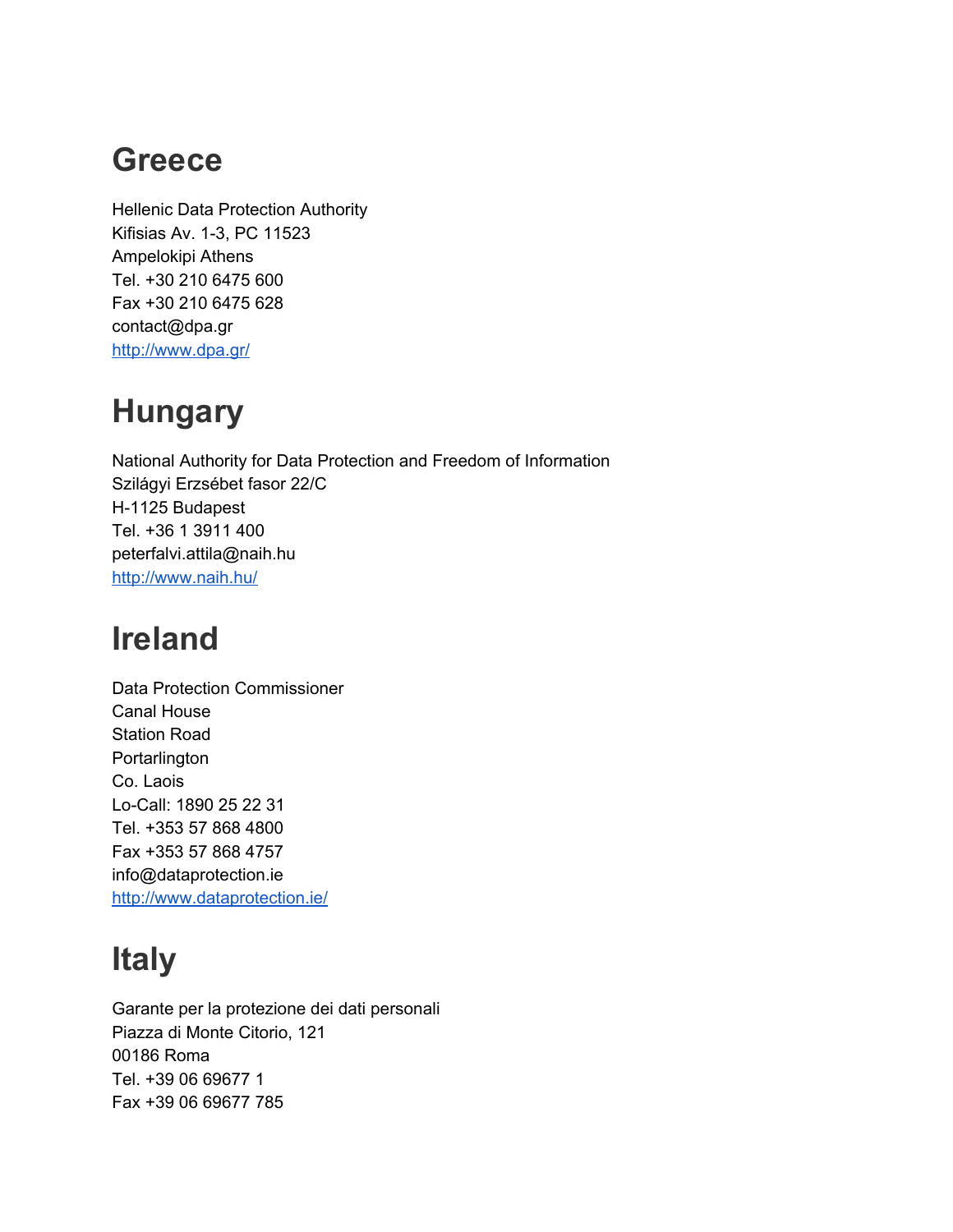garante@garanteprivacy.it <http://www.garanteprivacy.it/>

# <span id="page-7-0"></span>**Latvia**

Data State Inspectorate Director: Ms Daiga Avdejanova Blaumana str. 11/13-15 1011 Riga Tel. +371 6722 3131 Fax +371 6722 3556 info@dvi.gov.lv <http://www.dvi.gov.lv/>

# <span id="page-7-1"></span>**Lithuania**

State Data Protection Žygimantų str. 11-6a 011042 Vilnius Tel. + 370 5 279 14 45 Fax +370 5 261 94 94 ada@ada.lt <http://www.ada.lt/>

### <span id="page-7-2"></span>**Luxembourg**

Commission Nationale pour la Protection des Données 1, avenue du Rock'n'Roll L-4361 Esch-sur-Alzette Tel. +352 2610 60 1 Fax +352 2610 60 29 info@cnpd.lu http://www.cnpd.lu/

#### <span id="page-7-3"></span>**Malta**

Office of the Data Protection Commissioner Data Protection Commissioner: Mr Joseph Ebejer 2, Airways House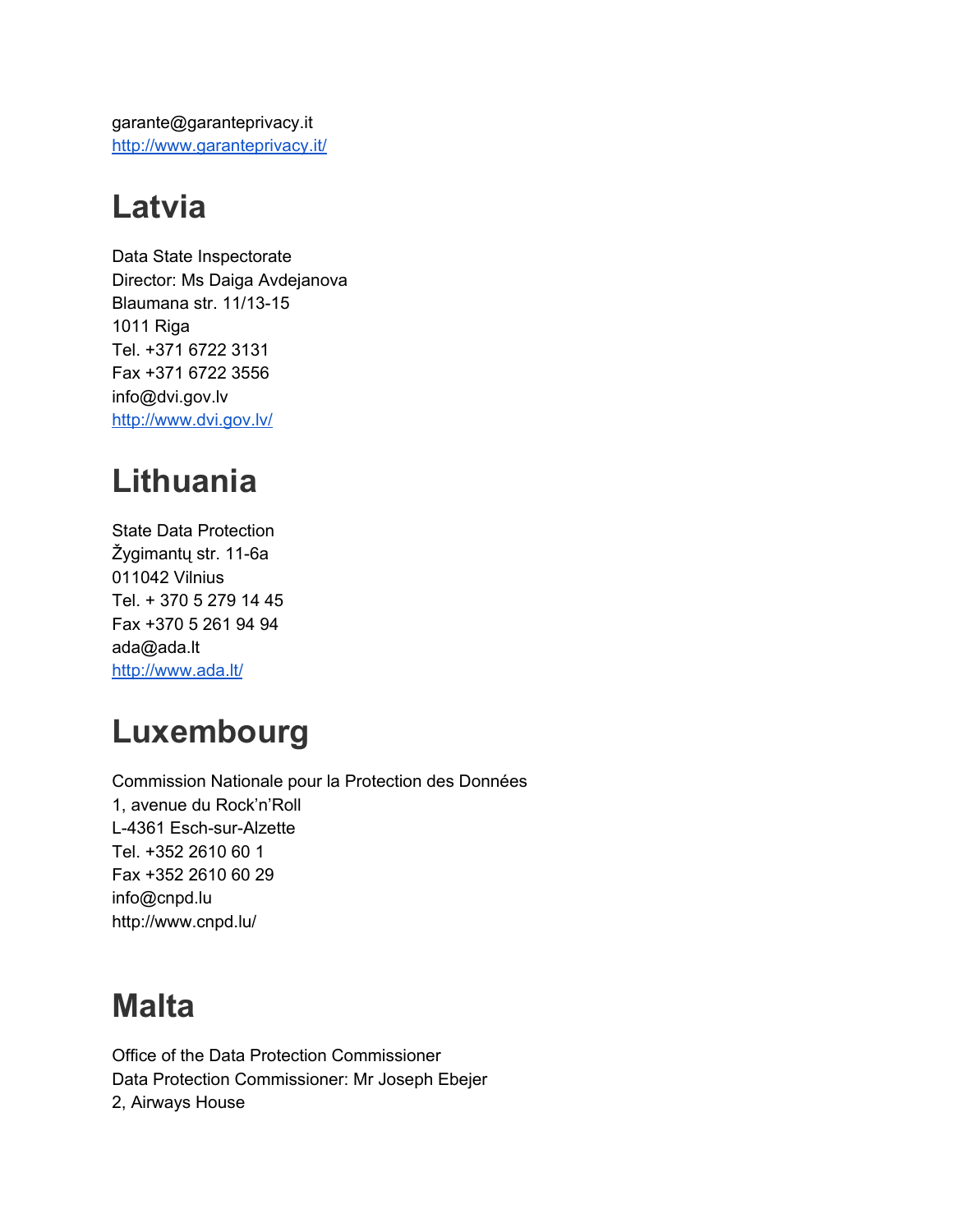High Street, Sliema SLM 1549 Tel. +356 2328 7100 Fax +356 2328 7198 commissioner.dataprotection@gov.mt <http://www.dataprotection.gov.mt/>

#### <span id="page-8-0"></span>**Netherlands**

Autoriteit Persoonsgegevens Prins Clauslaan 60 P.O. Box 93374 2509 AJ Den Haag/The Hague Tel. +31 70 888 8500 Fax +31 70 888 8501 info@autoriteitpersoonsgegevens.nl <https://autoriteitpersoonsgegevens.nl/nl>

#### <span id="page-8-1"></span>**Poland**

The Bureau of the Inspector General for the Protection of Personal Data – GIODO ul. Stawki 2 00-193 Warsaw Tel. +48 22 53 10 440 Fax +48 22 53 10 441 kancelaria@giodo.gov.pl; desiwm@giodo.gov.pl <http://www.giodo.gov.pl/>

### <span id="page-8-2"></span>**Portugal**

Comissão Nacional de Protecção de Dados – CNPD R. de São. Bento, 148-3° 1200-821 Lisboa Tel. +351 21 392 84 00 Fax +351 21 397 68 32 geral@cnpd.pt <http://www.cnpd.pt/>

# <span id="page-8-3"></span>**Romania**

The National Supervisory Authority for Personal Data Processing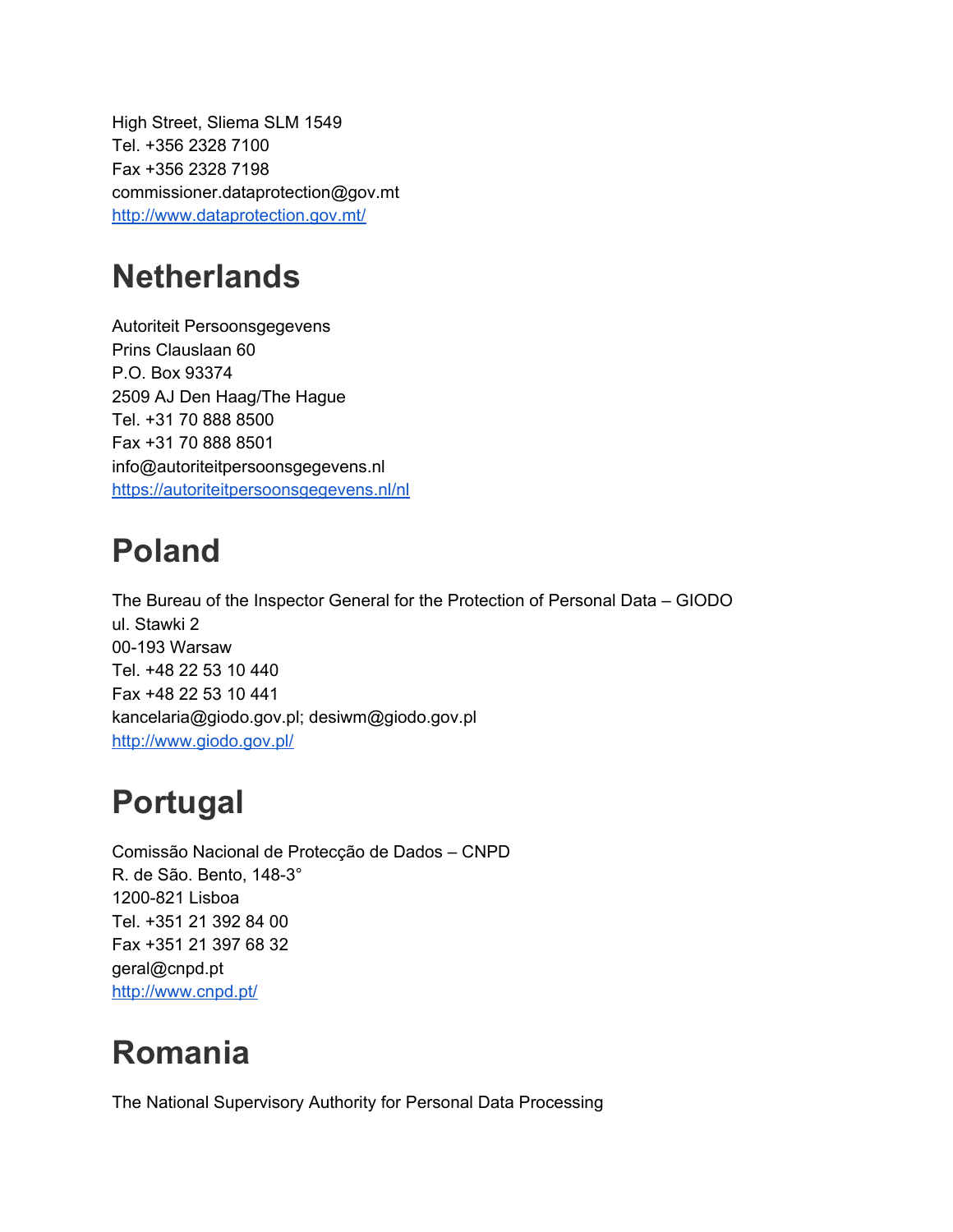President: Mrs Ancuţa Gianina Opre B-dul Magheru 28-30 Sector 1, BUCUREŞTI Tel. +40 21 252 5599 Fax +40 21 252 5757 anspdcp@dataprotection.ro <http://www.dataprotection.ro/>

#### <span id="page-9-0"></span>**Slovakia**

Office for Personal Data Protection of the Slovak Republic Hraničná 12 820 07 Bratislava 27 Tel.: + 421 2 32 31 32 14 Fax: + 421 2 32 31 32 34 statny.dozor@pdp.gov.sk <http://www.dataprotection.gov.sk/>

#### <span id="page-9-1"></span>**Slovenia**

Information Commissioner Ms Mojca Prelesnik Zaloška 59 1000 Ljubljana Tel. +386 1 230 9730 Fax +386 1 230 9778 gp.ip@ip-rs.si <https://www.ip-rs.si/>

# <span id="page-9-2"></span>**Spain**

Agencia de Protección de Datos C/Jorge Juan, 6 28001 Madrid Tel. +34 91399 6200 Fax +34 91455 5699 internacional@agpd.es <https://www.agpd.es/>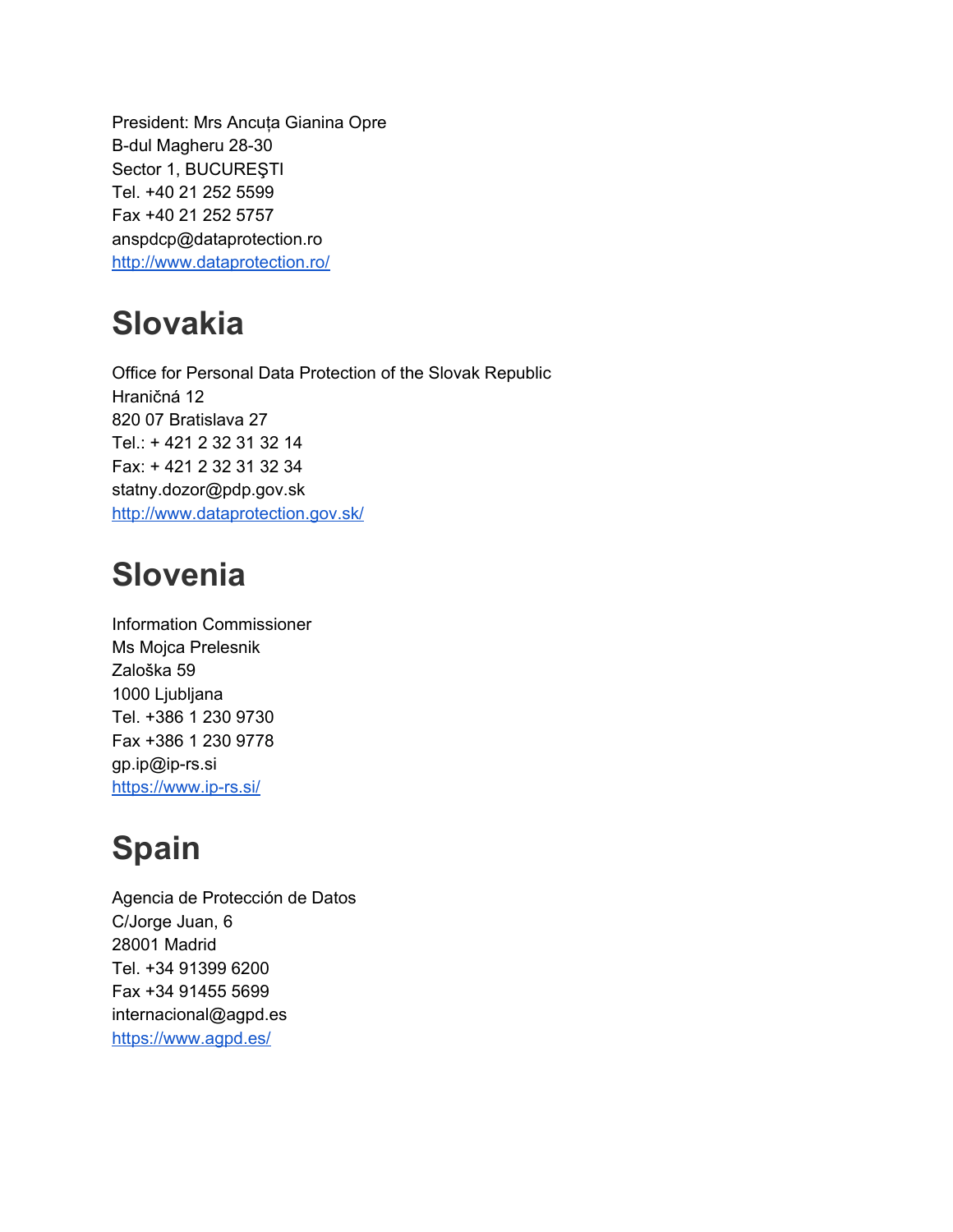#### <span id="page-10-0"></span>**Sweden**

Datainspektionen Drottninggatan 29 5th Floor Box 8114 104 20 Stockholm Tel. +46 8 657 6100 Fax +46 8 652 8652 datainspektionen@datainspektionen.se <http://www.datainspektionen.se/>

# <span id="page-10-1"></span>**United Kingdom**

The Information Commissioner's Office Water Lane, Wycliffe House Wilmslow – Cheshire SK9 5AF Tel. +44 1625 545 745 international.team@ico.org.uk [https://ico.org.uk](https://ico.org.uk/)

# <span id="page-10-2"></span>**EUROPEAN FREE TRADE AREA (EFTA)**

#### <span id="page-10-3"></span>**Iceland**

Icelandic Data Protection Agency Rauðarárstíg 10 105 Reykjavík Tel. +354 510 9600; Fax +354 510 9606 postur@personuvernd.is

#### <span id="page-10-4"></span>**Liechtenstein**

Data Protection Office Kirchstrasse 8, P.O. Box 684 9490 Vaduz Principality of Liechtenstein Tel. +423 236 6090